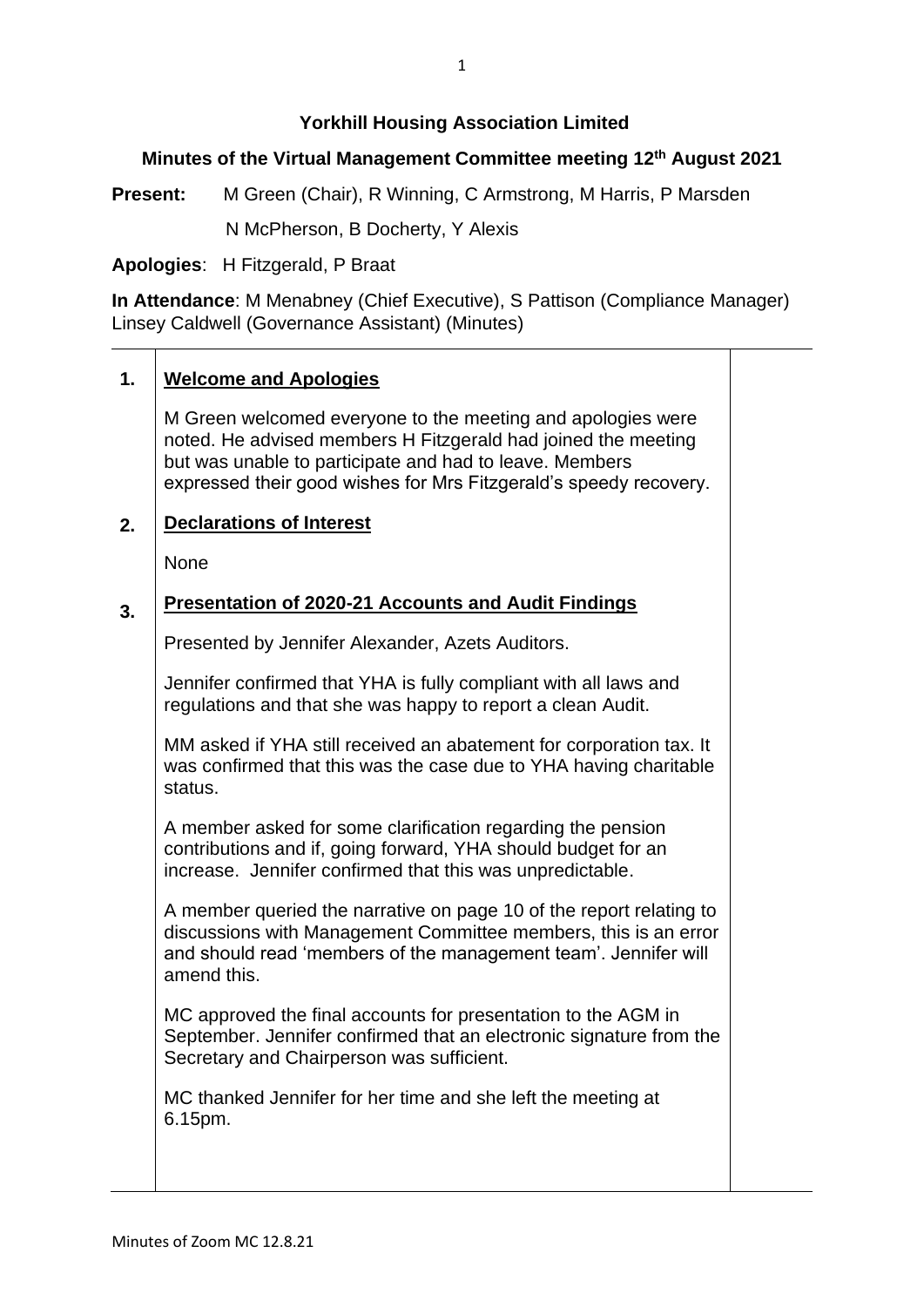| 4   | Minutes of last meeting 28th June 2021                                                                                                                                                                                                                                           |           |
|-----|----------------------------------------------------------------------------------------------------------------------------------------------------------------------------------------------------------------------------------------------------------------------------------|-----------|
| 4.1 | <b>Amendments</b><br>No amendments, however, one member advised that they hadn't<br>received this evening's MC Meeting papers and another member<br>hadn't received a copy of the previous minutes.                                                                              |           |
|     | MM apologised and will investigate this. She asked that, if this<br>occurs again, to please advise her a few days in advance of the<br>meeting so that we can rectify it.                                                                                                        |           |
| 4.2 | Approval<br>The minutes were unanimously accepted and approved for signing<br>off by M Green.                                                                                                                                                                                    |           |
| 4.3 | <b>Matters Arising</b><br>The item relating to the Overnewton Centre appears later on the<br>agenda. (item 7)                                                                                                                                                                    |           |
| 5   | <b>Reports from Sub Committees</b>                                                                                                                                                                                                                                               |           |
| 5.1 | Governance and Finance 5th August 2021<br>MM confirmed that G Watson would contact Office Bearers in<br>relation to training on the Internet Banking system.                                                                                                                     | <b>GW</b> |
|     | No further questions.                                                                                                                                                                                                                                                            |           |
| 6   | <b>Virtual AGM Arrangements</b>                                                                                                                                                                                                                                                  |           |
|     | Report prepared by MM for information only.                                                                                                                                                                                                                                      |           |
|     | It was confirmed that this is a procedural document, no decisions<br>required, and it details what is involved in convening the AGM.<br>The same procedures apply as for the 2020 AGM as the 2021 will<br>also be virtual.                                                       |           |
| 7   | <b>Overnewton Centre</b>                                                                                                                                                                                                                                                         |           |
|     | Report prepared by M Menabney.                                                                                                                                                                                                                                                   |           |
|     | MM confirmed that the purpose of the report was to specifically<br>address the queries received at the last MC meeting and not to<br>generate further discussions. She also advised that the content of<br>the report did not accurately reflect the time spent in preparing it. |           |
|     | The Centre was used by 6 groups and individuals during 2019-20.<br>There were named keyholders for users that required access out-<br>with YHA's opening hours.                                                                                                                  |           |
|     |                                                                                                                                                                                                                                                                                  |           |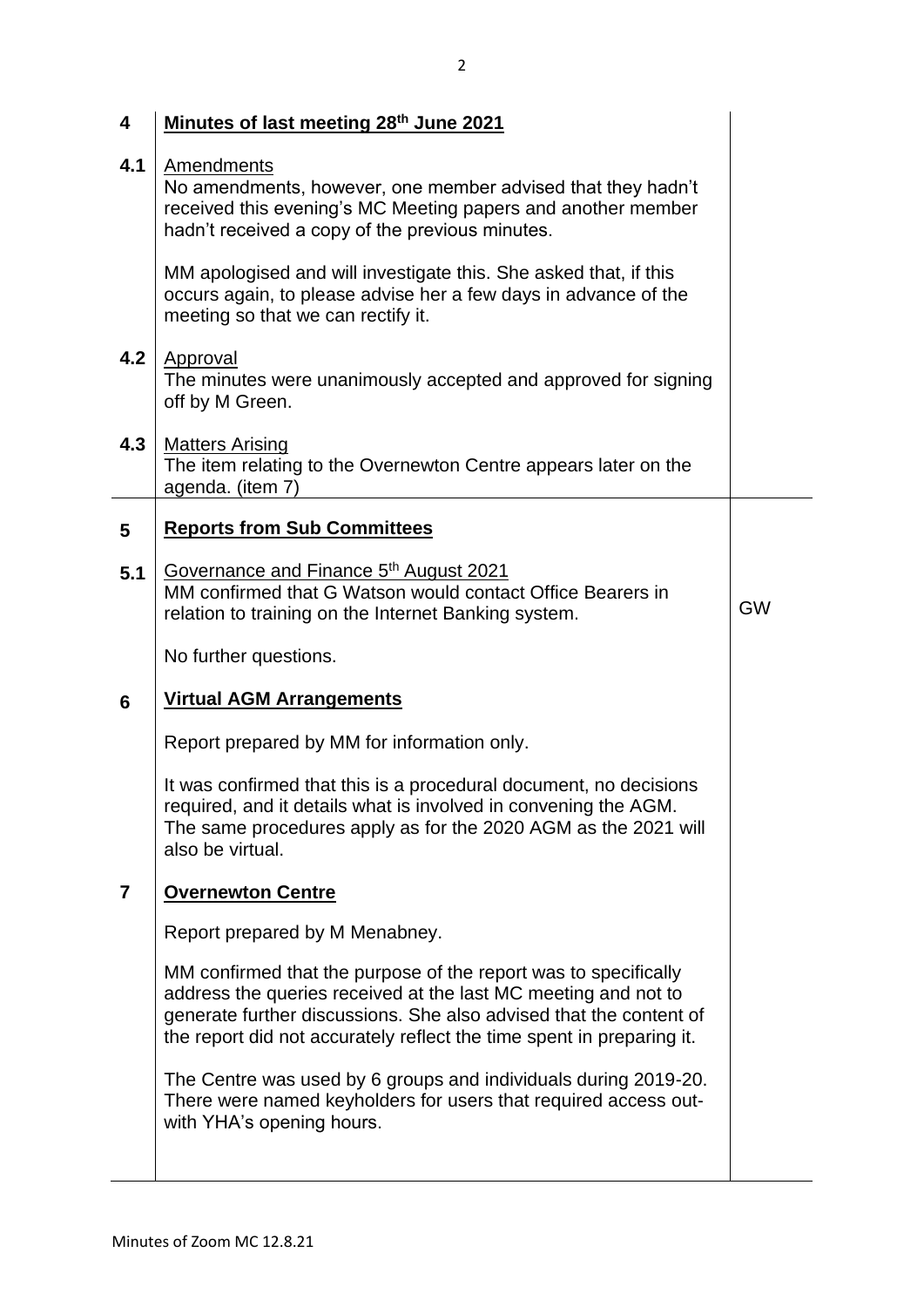|   | All users and keyholders were contacted by YHA on 17th March<br>2020 and advised the Centre would be closed until further notice.<br>Keys were recalled and returned by all holders.                                                                                                    |  |
|---|-----------------------------------------------------------------------------------------------------------------------------------------------------------------------------------------------------------------------------------------------------------------------------------------|--|
|   | Since 20th March 2020, the Association has allowed Green Spaces<br>to store their tools to facilitate the charity's continuation of their<br>work without charge. No keys have been issued, a member of<br>YHA staff has opened and closed the Centre as required.                      |  |
|   | No evidence was found to suggest that the Centre has been in use<br>during the pandemic other than to store tools and gardening<br>materials. The electricity charges appear to be in order and reflect<br>a slight decrease from the previous year.                                    |  |
|   | The Senior Staff team will review current procedures to rectify the<br>lack of monitoring of the Centre and quarterly financial reports will<br>be submitted to the Governance and Finance Sub-Committee in<br>future for them to review the Centre's annual income and<br>expenditure. |  |
|   | MM also suggested that the Centre could be checked by a staff<br>member each morning following use by a group or individual to<br>ensure all is in order.                                                                                                                               |  |
|   | Committee agreed that it was the correct decision not to charge<br>Green Spaces for storing their tools as they are improving the local<br>area.                                                                                                                                        |  |
| 8 | <b>Future Schedule of Committee Meetings</b>                                                                                                                                                                                                                                            |  |
|   | Discussion was held on responses to Chair's consultation with<br>governing body members.                                                                                                                                                                                                |  |
|   | MC agreed to continue with the current schedule of Committee<br>Meetings. Members generally felt it was still too soon to return to<br>face to face meetings particularly in the absence of a venue that<br>could suitably accommodate the numbers involved.                            |  |
|   | MM confirmed that this view was in line with the advice from the<br>Association's Occupational Health Advisors; Dr Zumma Roy had<br>recently hosted a business resilience event and had advised RSLs<br>to remain closed to the public for the time being and avoid in                  |  |
|   | person committee meetings where possible.                                                                                                                                                                                                                                               |  |
|   | Various suggestions for venues included Overnewton Court, the<br>Overnewton Centre, the bowling green or a nearby hotel. It was<br>agreed the Chairperson and Chief Executive should continue to<br>investigate these as possibilities for future meetings.                             |  |

 $\overline{\phantom{a}}$ 

 $\overline{\phantom{0}}$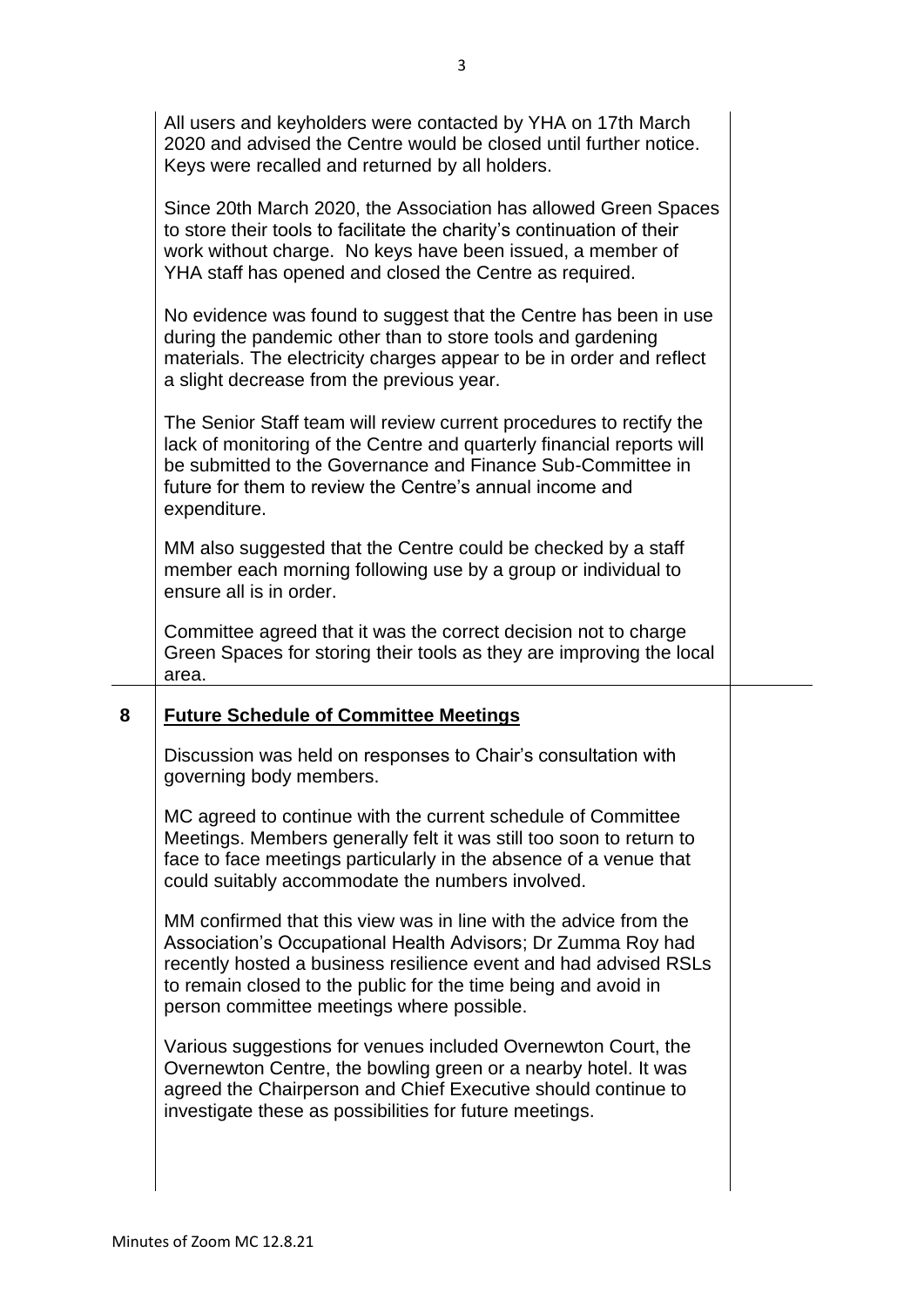It was also agreed that the sub-committee meetings would remain virtual at the moment but this could be changed in future by subcommittee members.

Members were happy to consider a mixture of virtual and face to face in the future.

#### **9 Membership Applications/Cancellations**

Report prepared by A Brown, Governance Assistant.

No new applications.

Two cancellations due to moving away were noted:

| Share 413 | Mark Henry, | 44 Gilbert Street Flat 1/1                      |
|-----------|-------------|-------------------------------------------------|
| Share 187 |             | Georgina Allison, 46 Overnewton Street Flat 1/2 |

The current number of members, reflecting these cancellations is 113.

A recommendation on the Audit Findings Report was to include the active members' total in committee minutes when the membership report is noted.

## **10 Report from EVH**

MM confirmed that the Association has relied on EVH, SFHA and GWSF for information and guidance affecting RSL's during the pandemic. A further Business Resilience meeting is taking place on 26<sup>th</sup> August. MM, SP and PH will be attending.

#### **11 Report from SFHA**

MM advised that consultation was ongoing in relation to SHR proposed changes to the tenant's charter. SMT will be discussing appropriate responses with GWSF.

### **12 Report from GWSF**

GWSF has been gathering information from various RSLs in terms of their plans for the post Covid period. The last update received in July confirmed that each RSL was to decide on their re-opening plans and staff structure individually following the pandemic.

MM confirmed the office would not re-open until MC agree to it.